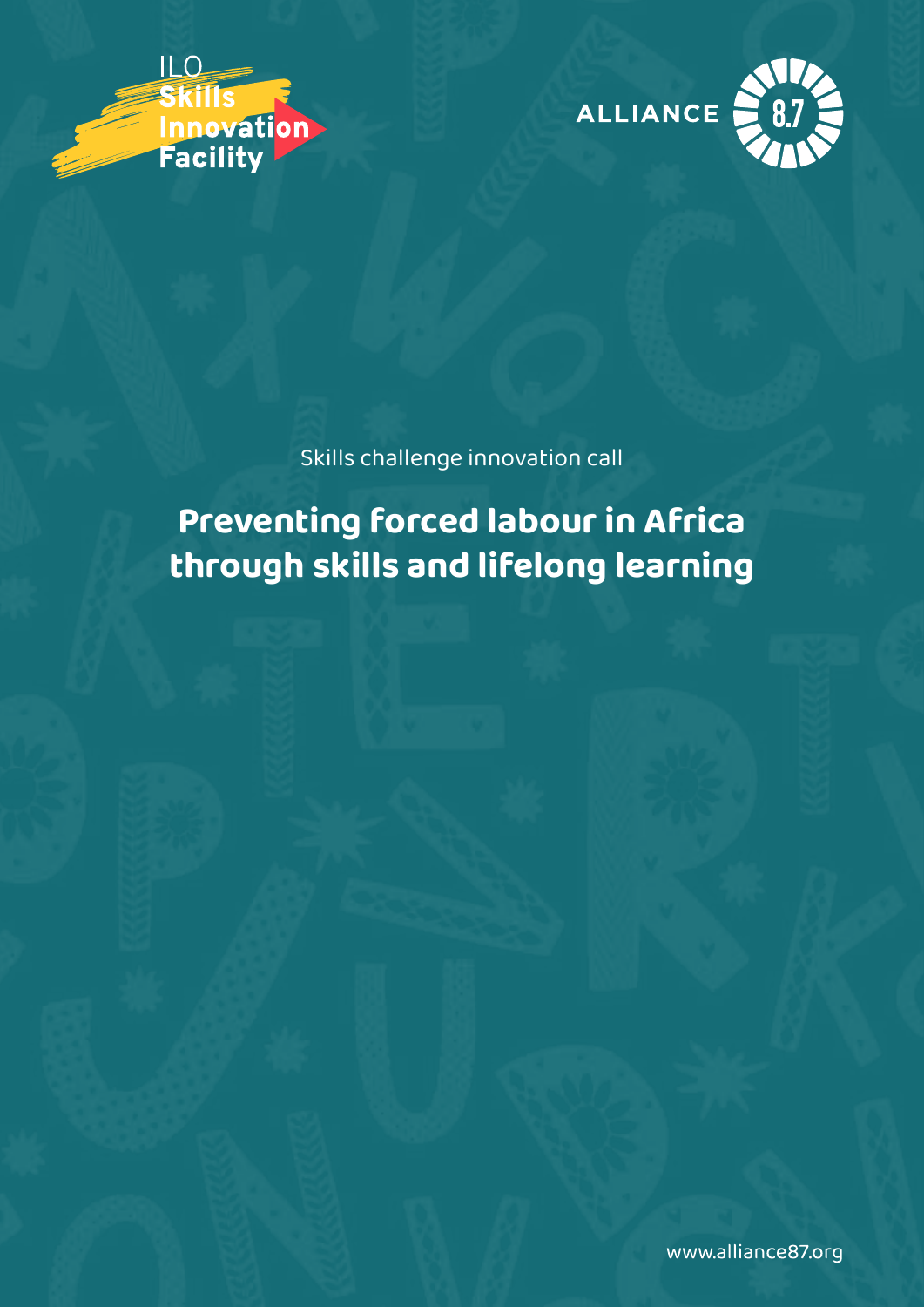#### Skills challenge innovation call

## **Preventing forced labour in Africa through skills and lifelong learning**

#### **1. Context**

Many people in Africa lack opportunities to develop relevant knowledge and skills that would allow them to earn a decent living and find their place in society – especially during times of global health crises. As a result, they can be left vulnerable to some of the most severe forms of exploitation in the labour market that still prevail today, including forced labour. In 2016, the ILO estimated that on any given day there were around 3 million men, women and children in Africa working in situations that they could not refuse or leave because of threats, violence, coercion, deception, or abuse of power. No country is immune and forced labour occurs in a variety of sectors, particularly in domestic work, agriculture, artisanal mining and quarrying, construction, forced begging and many areas of the urban informal economy.

Recent international instruments have placed a new emphasis on addressing the causes of forced labour and ensuring the full respect of all offended persons, highlighting the key role to be played by education and skills training on both fronts. The African Union's Ten-Year Action Plan to Eradicate Child Labour, Forced Labour, Human Trafficking and Modern Slavery in Africa (2020-2030) sets out measures that member States should implement to ensure that technical and vocational education and training is expanded, improved and made accessible, and that informal apprenticeship systems are upgraded to offer improved skills for young people, gender-sensitive protections for labour rights and social protection, protection against hazardous work by children, and functional skills recognition systems. These objectives are in keeping with the regional priorities laid out in the **[Abidjan](https://www.ilo.org/wcmsp5/groups/public/---ed_norm/---relconf/documents/meetingdocument/wcms_731646.pdf) [Declaration](https://www.ilo.org/wcmsp5/groups/public/---ed_norm/---relconf/documents/meetingdocument/wcms_731646.pdf)**, such as to invest in human capital by strengthening education, skilling, reskilling, upskilling, and lifelong learning.

The potential of skills development interventions to help socially and economically empower people vulnerable to or in situations of forced labour is clear. Yet, more needs to be done to effectively and systematically integrate this issue into Technical and Vocational Education and Training (TVET) practices in areas or economic sectors where forced labour is prevalent. The ILO recognizes the key role of public, private and civil society organizations in fostering an innovative and inclusive approach to skills systems that can bring about progress towards making decent work for all a reality. It is for this reason that this call on innovation and skills invites all stakeholders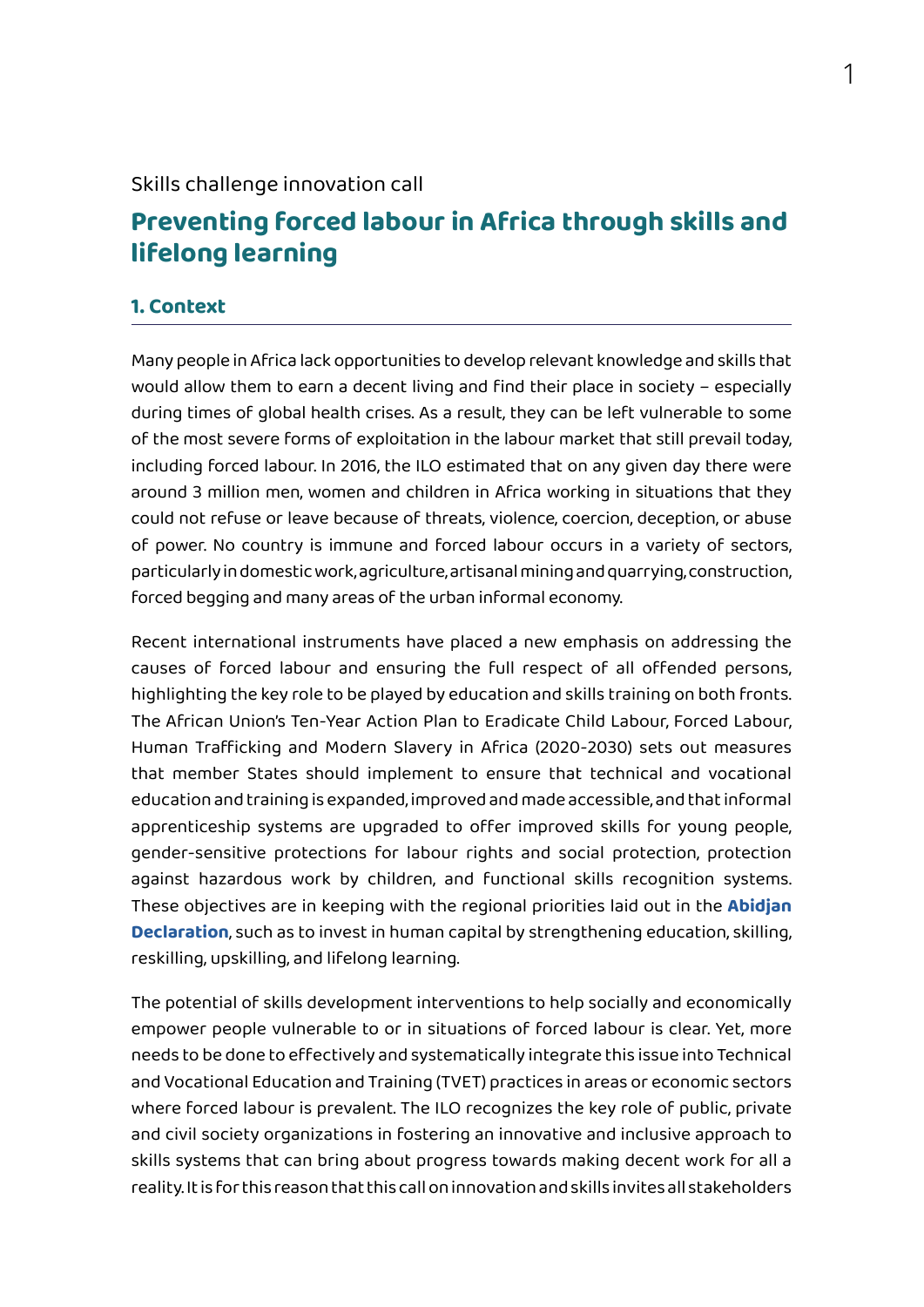to propose new and innovative ideas, solutions and practices to contribute to the prevention of forced labour in Africa through skills and lifelong learning.

#### **2. What is the topic of the call?**

The **[Protocol of 2014 to the Forced Labour Convention No. 29, 1930](https://www.ilo.org/dyn/normlex/en/f?p=NORMLEXPUB:12100:0::NO::P12100_ILO_CODE:P029)** emphasizes the need to educate and inform those considered particularly vulnerable to forced labour and to take effective measures for the rehabilitation of victims, including through skills development.

Indeed, education and skills training can play a key role in tackling some of the individual, structural and community factors that enable forced labour and prevent people from 'breaking the cycle' of vulnerability once they become victims. Some of the concrete ways in which skills training can reduce individuals' vulnerability to forced labour include<sup>1</sup>:

- Providing vulnerable workers with adequate skills and raising awareness about forms and risks of forced labour to prevent them from situations of forced labour, enhance their employability and thus reduce their vulnerability to income shocks;
- In highly stigmatized occupations, often affected by forced labour, professionalizing work through enhanced skills and certification to improve dignity and respect by employers and communities and to strengthen labour rights, and eventually wages, working and living conditions;
- Providing former victims with appropriate skills to reintegrate employment in good working conditions, or start their own business and no longer depend on unscrupulous recruiters/employers.

Solutions to this call will focus on achieving positive and sustainable change at three different levels (individual, structural and community) through innovative skills and lifelong learning interventions to help contribute to the eradication of forced labour in areas and/or economic sectors in Africa where vulnerable populations are still subjected to such forms of exploitation.

<sup>1</sup> ILO, 2020. Global Guidelines on the Prevention of Forced Labour through Lifelong Learning and Skills Development Approaches. Available at: [https://www.ilo.org/wcmsp5/groups/public/---ed\\_emp/---ifp\\_skills/documents/publication/](https://www.ilo.org/wcmsp5/groups/public/---ed_emp/---ifp_skills/documents/publication/wcms_762720.pdf) [wcms\\_762720.pdf](https://www.ilo.org/wcmsp5/groups/public/---ed_emp/---ifp_skills/documents/publication/wcms_762720.pdf)

ILO, 2020. Global Guidelines on the Economic Reintegration of Victims of Forced Labour through Lifelong Learning and Skills Development Approaches. Available at: [https://www.ilo.org/wcmsp5/groups/public/---ed\\_emp/---ifp\\_skills/documents/](https://www.ilo.org/wcmsp5/groups/public/---ed_emp/---ifp_skills/documents/publication/wcms_762720.pdf) [publication/wcms\\_762709.pdf](https://www.ilo.org/wcmsp5/groups/public/---ed_emp/---ifp_skills/documents/publication/wcms_762720.pdf)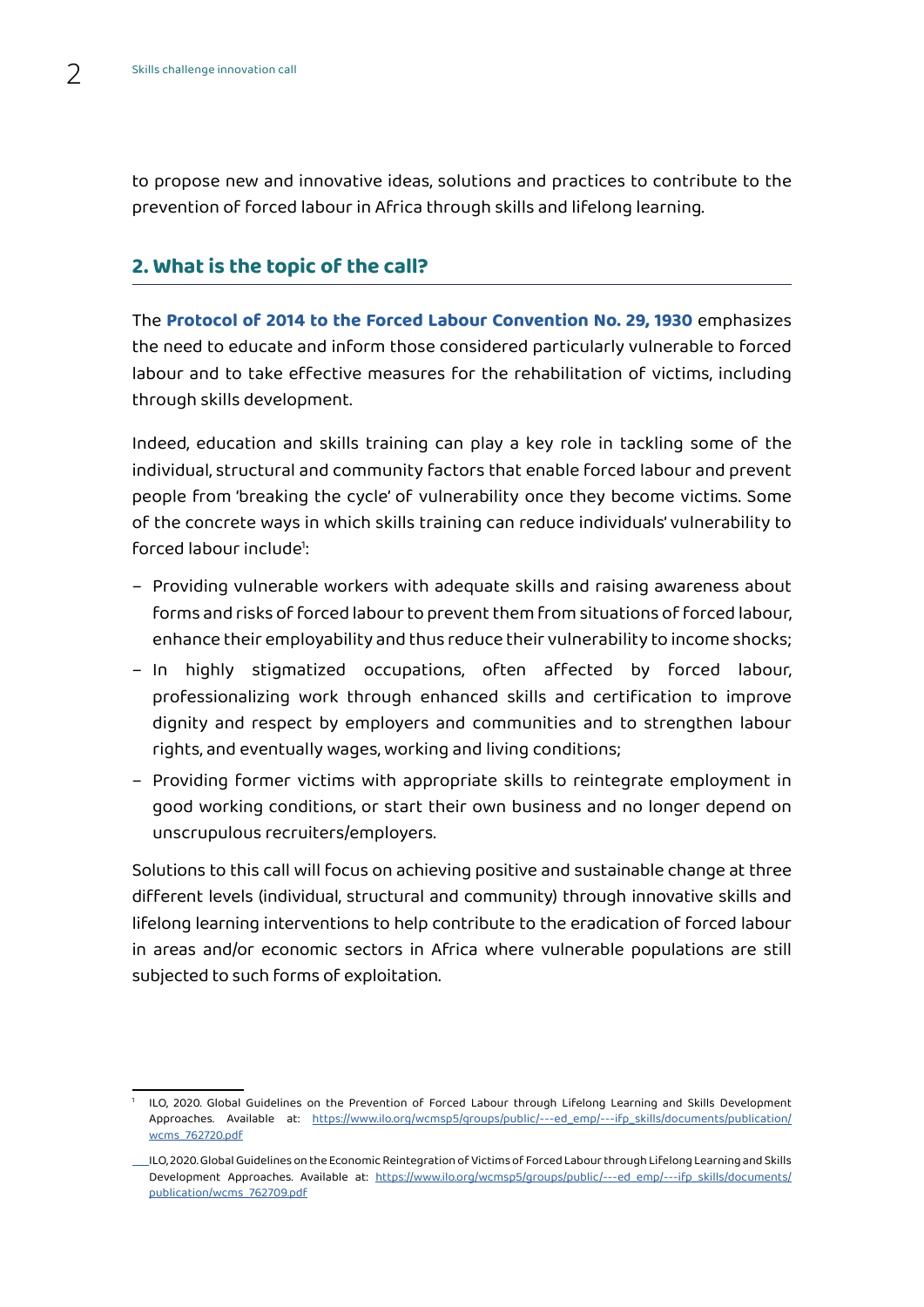#### **3. What are we looking for?**

The ILO, through this new Skills challenge innovation call, is looking for entities or legally recognized non-profit organizations with innovative ideas and solutions that can contribute to the prevention of forced labour in Africa through skills and lifelong learning.

These solutions can include proposals to:

- create new skills training programmes or improve existing ones in order to upgrade skills in a vulnerable sector or occupation and facilitate better working conditions, or to generate alternatives in terms of job opportunities in areas affected by forced labour;
- improve the promotion and the accessibility of skills training programmes for vulnerable groups and put in place inclusive policies to decrease the chances of dropouts;
- integrate complementary courses into TVET curricula and programmes to raise awareness of the risks and effects of forced labour and strengthen trainees' resilience to it;
- support skills trainers and training providers in becoming agents of change to prevent and combat forced labour within their communities;
- strengthen career and vocational guidance and counselling services and establish partnerships to facilitate the referral of victims of forced labour to appropriate skills training programs and other support services;
- set up mechanisms for the formal skills recognition of vulnerable persons and victims of forced labour who have acquired skills and competencies to provide them with recognized qualifications on the labour market;
- Integrate new ways of skills development and delivery for young people at risk or victims of forced labour.

The ILO's Skills challenge innovation call aims to support the achievement of UN Sustainable Development Goal (SDG) 4, which seeks to ensure inclusive and equitable quality education and promote lifelong learning opportunities for all, as well as SDG 8, which seeks to promote sustained, inclusive and sustainable economic growth, full and productive employment and decent work for all. In particular, the call aims to accelerate progress towards achieving Target 8.7 of the SDGs, that is, to 'end modern slavery, trafficking and child labour'.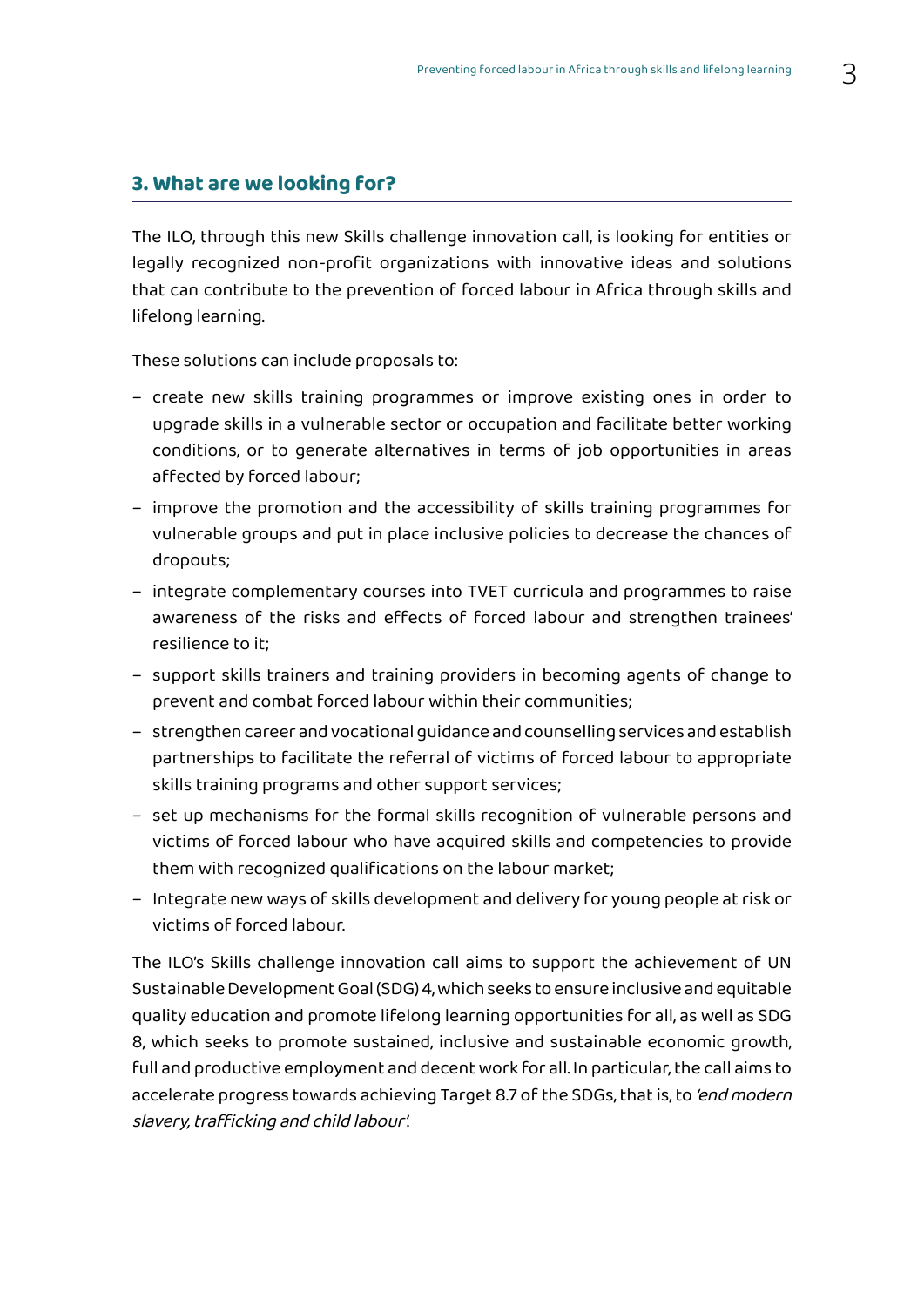## **4. Who can apply?**

Any entity or legally recognized non-profit organization with contractual and registered capacity that has been in existence for at least two calendar years prior to the call deadline. The applicant may be registered outside Africa.

By entity or non-profit organization, we mean government agencies, employers' and workers' organizations, cooperatives, education and training institutions (including schools, public and private training providers, and universities), NGOs and civil society organizations, universities and other research and educational institutions.

The ILO reserves the right to carry out reasonable due diligence, including contacting references provided and other third parties to confirm the eligibility of participants and may refuse to award the grant to a participant if there is suspicion of any irregularity, fraudulent activities, etc.

We accept all types of innovations, i.e. innovative approaches, projects, tools, technologies and partnerships that offer solutions that contribute to the prevention of forced labour through skills and lifelong learning.

We accept ideas and solutions at any stage of development. They can be early stage innovations or at a more advanced stage. They can be ideas to improve, expand and/ or promote a solution that is already being implemented. They can be the idea of a single organization or involve a joint collaborative effort of different actors, such as governments, employers' and workers' organisations. In case of a team work, a project leader should be identified to coordinate the activities and to report to the ILO.

### **5. What will the winner receive?**

The winning proposal will receive:

## **Financial support**

The winning entry will receive **a grant of \$30,000** (paid in local currency and into a bank account in the name of the entrant/entity) to implement the proposed solution.

The grant will be paid in one instalment.

The ILO reserves the right to adjust, suspend, terminate or withhold any disbursement of grant funds at its sole discretion.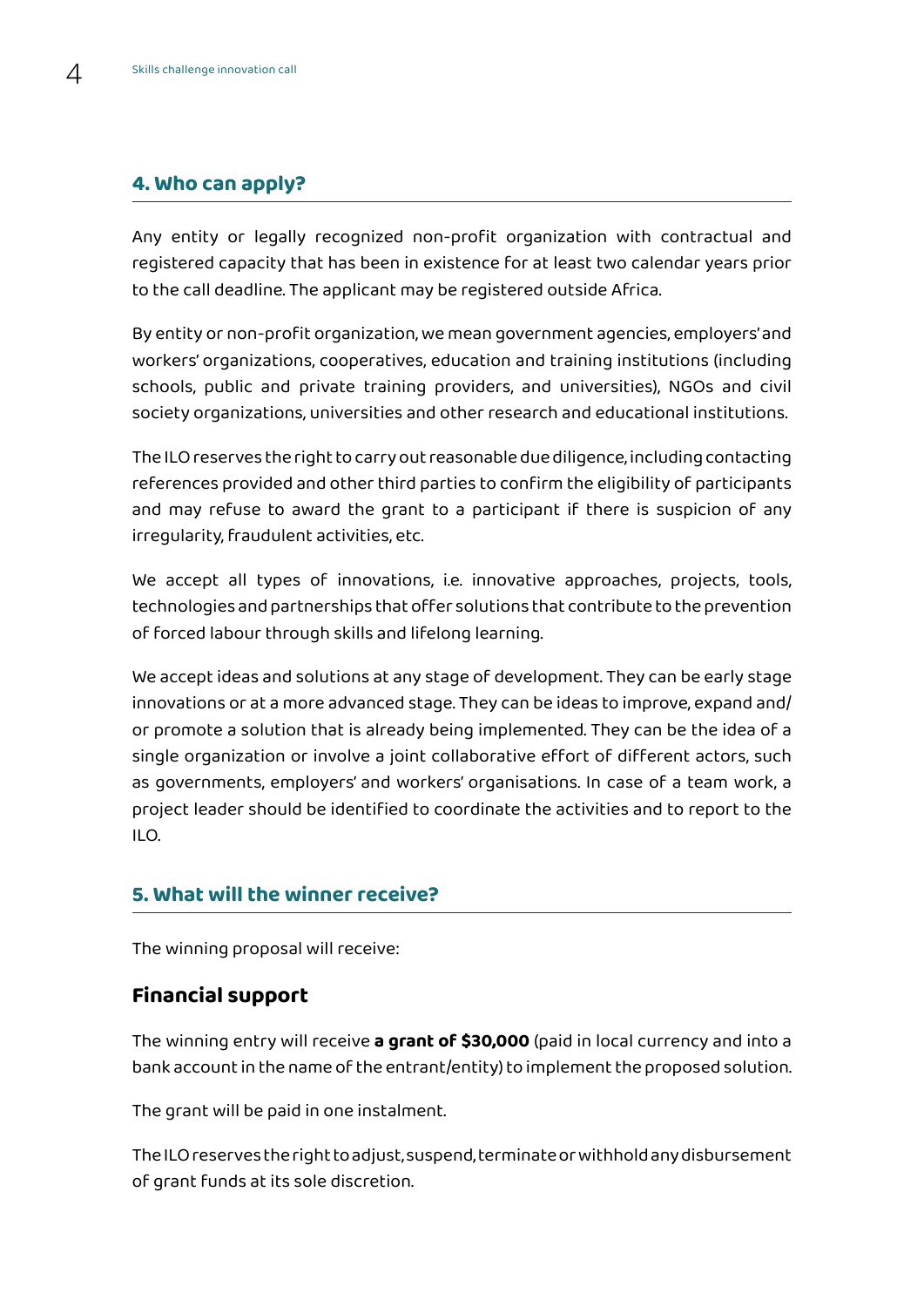## **Participation in a six-month innovation lab**

Through boot camps and remote mentoring, the winning proposal will receive technical support to transform their ideas into prototypes ready for implementation.

The Skills Innovation Lab will take place in two stages:

#### **1. Prototyping**

The programme has a duration of up to six months. During this time, a representative of the winning initiative, together with experts from the ILO and its partners will participate in boot camps organized by the ILO. In the boot camps, participants will receive training and mentoring to prototype their project. Throughout the process, participants will communicate, debrief and share documents and feedback through a virtual laboratory.

The objectives of the first phase of the Innovation Lab are:

- Refine the solution: With support from experts, the winner will develop and refine their idea and solution.
- Create a prototype: The innovator will receive technical support and facilities to develop a prototype or test version of their solution.
- Develop an action plan: At the end of the process, the innovator will develop a final prototype report, including an action plan and/or business plan for their innovation.

The process and methodologies to be used in the Innovation Lab will be adapted to the stage of development of the winning solution.

#### **2. Pilot**

Once the prototype has been developed, the innovator and partners will test the solution through a pilot test. The Skills Innovation Steering Committee will be in charge of monitoring progress and impact, in consultation with the project partners. Each pilot is expected to be completed in a maximum of 12 months. At the end of the pilot test, the innovator will be invited to present its prototype to an audience of key national and international partners.

## **Global visibility**

The winning proposal will receive visibility for its ideas and solutions, including an invitation to a global event to present the innovative idea to potential partners and sponsors, press articles in the media, videos, among others.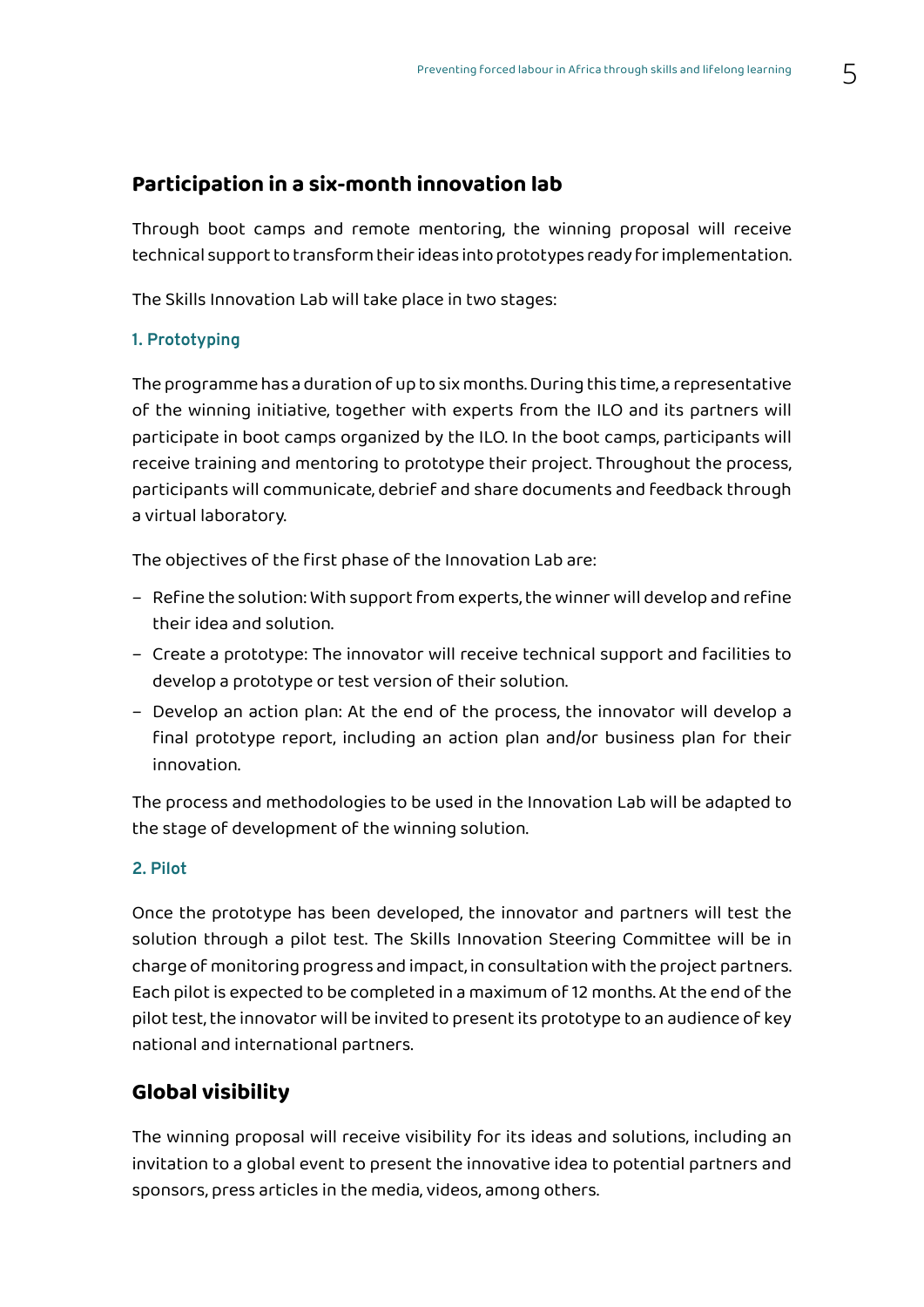## **Access to a wide network of experts in the area of skills development**

The winning idea and shortlisted applications will be invited to join the ILO Global **[Skills Innovation Network](https://www.ilo.org/skills/projects/innovation-facility/innovation-connections/lang--en/index.htm)**. Through the network, members will have the opportunity to exchange with other innovators and to share their solutions with ILO partners.

#### **6. What does the winner have to do?**

To receive the grant, the applicant must sign a **[Grant Agreement with the](https://www.ilo.org/skills/projects/innovation-facility/WCMS_735430/lang--en/index.htm) [ILO](https://www.ilo.org/skills/projects/innovation-facility/WCMS_735430/lang--en/index.htm)**, which includes clauses on intellectual property rights, financial reporting requirements, criteria for disbursement of funds, dispute resolution and details of the implementation of the proposed solution. Grant recipients are, of course, expected to comply with the terms and conditions stipulated in the agreement.

As a precondition, before being allowed to sign a grant agreement with the ILO, the winner must produce, within three weeks, a detailed work plan and budget that will form the basis of the main goals to be achieved. Final payment is subject to the satisfactory completion of this detailed work plan.

### **7. What are the eligibility criteria?**

In addition to the above, the proposal must meet the following criteria:

- The proposed solution responds to a clear need;
- The proposed solution has the support and commitment of key stakeholders in the issue;
- The proposed solution is submitted by an entity or by a legally recognized nonprofit organization registered in Africa or elsewhere;
- Participants are available and can start the Innovation Lab phase from November 2021.

## **8.** How to apply**?**

To submit a proposal:

1. Review the eligibility criteria and conditions for participation in the call, as well as the **[Grant Agreement with the ILO](https://www.ilo.org/skills/projects/innovation-facility/WCMS_735430/lang--en/index.htm)**;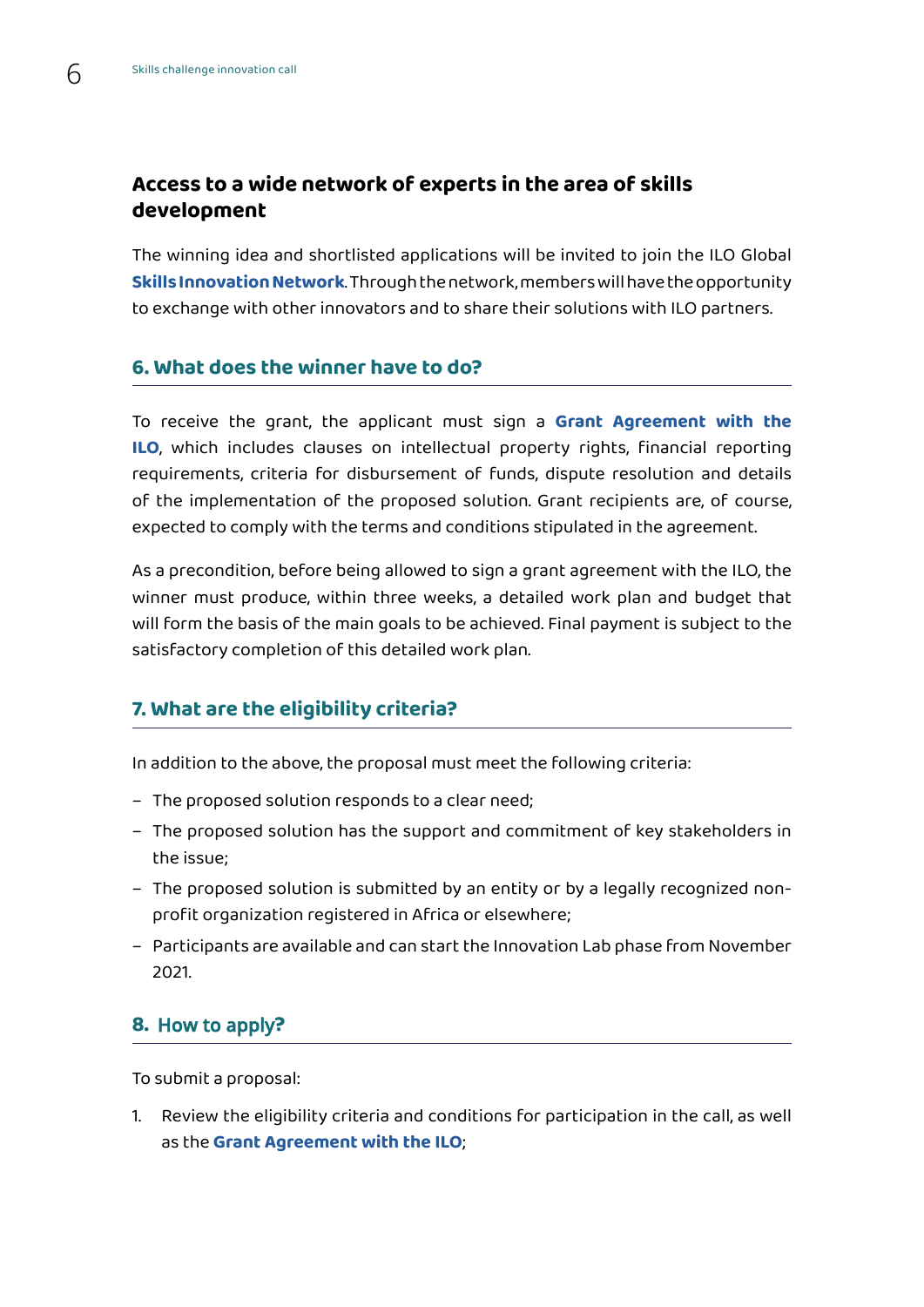2. Submit your solution on the ILO Innovation Platform by 15 September 2021 (midnight Geneva time). To submit an idea the entity or organization will have to sign up to create a user account: **[https://bit.ly/3a9kxwX](https://teamsideas.b2clogin.com/teamsideas.onmicrosoft.com/oauth2/v2.0/authorize?p=b2c_1a_signup_signin_aad&client_id=b91daca9-2caa-4170-9abd-0ff72f970953&redirect_uri=https%3A%2F%2Fapp.teamsideas.com&response_mode=form_post&response_type=code%20id_token&scope=openid%20profile%20offline_access%20https%3A%2F%2Fteamsideas.onmicrosoft.com%2FTeamsIdeasIdeationAPI%2Fread%20https%3A%2F%2Fteamsideas.onmicrosoft.com%2FTeamsIdeasIdeationAPI%2Fwrite&state=OpenIdConnect.AuthenticationProperties%3DjZgL0GfesXtrXQNCMFClvmwnCM1VMrWoWLE5U_MzOvWLN635hFDDpE_dkA_oMqZV2hGr_-xXk4gpHiPVqYrnMWdkARFnDhATw8tujbTQgW6PzRQmuBzEjJYxn90mURpP7tUCZ5kDheZ1qGJrxa8M7UYHWYx_-DdPNQj0Um55Kkq4C3Ifn7obkzs9BdEslppJNZeMXA-SJ9BIRTEUoVIppzeC-Y8a7e3IOeXvz5m9XztN_U70hOUBaCxMLWhNGtUTl4HzseF9lGBZNSX04LLjs5zcKy0klLCs9pjnX5ZZtMca_XOhq5gkP-YSK7q77UQn4z_8Sq272ibxTagShC5tE484VKCIm2xDzAk654zorI4&nonce=637589271897206184.MGYwZWY4ODItNWJlYy00MjM4LThjMTEtNTc1MmFkMGUzNTRlOTA0YTQ3M2YtZjllYi00MzJlLWJmNzUtZGE0ZGVkOGUxMzkw&x-client-SKU=ID_NET451&x-client-ver=5.5.0.0)**.

If the entity or organization already has an account, they can go directly to the Challenge page: **[https://bit.ly/3v327FY.](https://teamsideas.b2clogin.com/teamsideas.onmicrosoft.com/oauth2/v2.0/authorize?p=b2c_1a_signup_signin_aad&client_id=b91daca9-2caa-4170-9abd-0ff72f970953&redirect_uri=https%3A%2F%2Fapp.teamsideas.com&response_mode=form_post&response_type=code%20id_token&scope=openid%20profile%20offline_access%20https%3A%2F%2Fteamsideas.onmicrosoft.com%2FTeamsIdeasIdeationAPI%2Fread%20https%3A%2F%2Fteamsideas.onmicrosoft.com%2FTeamsIdeasIdeationAPI%2Fwrite&state=OpenIdConnect.AuthenticationProperties%3DYgUOHvY8rWErjV2i7WZyh4dvx-kQGic2C0mUAiNVbperF_6Fg8LM43WtLSrD67263qa7ddbA7LgP_DDQ8HiGjtoU4CzictJ3Eh9KclRqC8fw_e_4DAvN1BcczvDJO53S3nCM7xuw4ICtZ1zHffHCuAoei2uZ6qgMJxsZKkXjMJsv03XRP8R2HOvQACgblDfCZbbZ2KeElOnfyQgvxBJCj27XC6zRoe7xVFmPyECeyG2-lOowyjB5cJlVc7a82FNnyXXu5EEmZKx92YolDGuUUkVH1QXikO5LXi1wZfNG5dnH_nnhmoQhorOJWyajtUay&nonce=637589272210708830.NDJlNTllYmEtMDc3My00MjRjLTllYTgtZTUxMjM1Y2M3NTg5NzJhODllMTUtMjAyMy00OTQ2LWE4NWQtNjAzNTk1NTdhZmJi&x-client-SKU=ID_NET451&x-client-ver=5.5.0.0)** You can **also send the completed application form and supporting documents to skills@ilo.org**.

Applications can be submitted in English and French. Participants will receive an email confirmation that their application has been received. Late or incomplete applications will not be accepted.

The dates and deadlines for the call are:

**10th June 2021** Launch of the call

**15th September 2021** Deadline for the submission of ideas

**15th November 2021** Announcement of the winner

**November 2021** Start of the Skills Innovation Lab

**November 2022** End of the pilot

If you have any questions regarding the competition call in general or the application process, please contact us at: skills@ilo.org

### **9. How will the proposals be assessed?**

All proposals will be assessed by an independent panel, composed of ILO specialists in the areas of skills and employability and of fundamental principles and rights at work, external innovation experts and other external members.

All proposals will be assessed on the basis of the following criteria:

### **1) Value for ILO priorities in skills development**

- The solution develops added value to the ILO's global priorities in the area of skills development;
- It contributes to or generates new social and economic outcomes for direct beneficiaries and direct partners in general;
- It contributes to the achievement of the SDGs;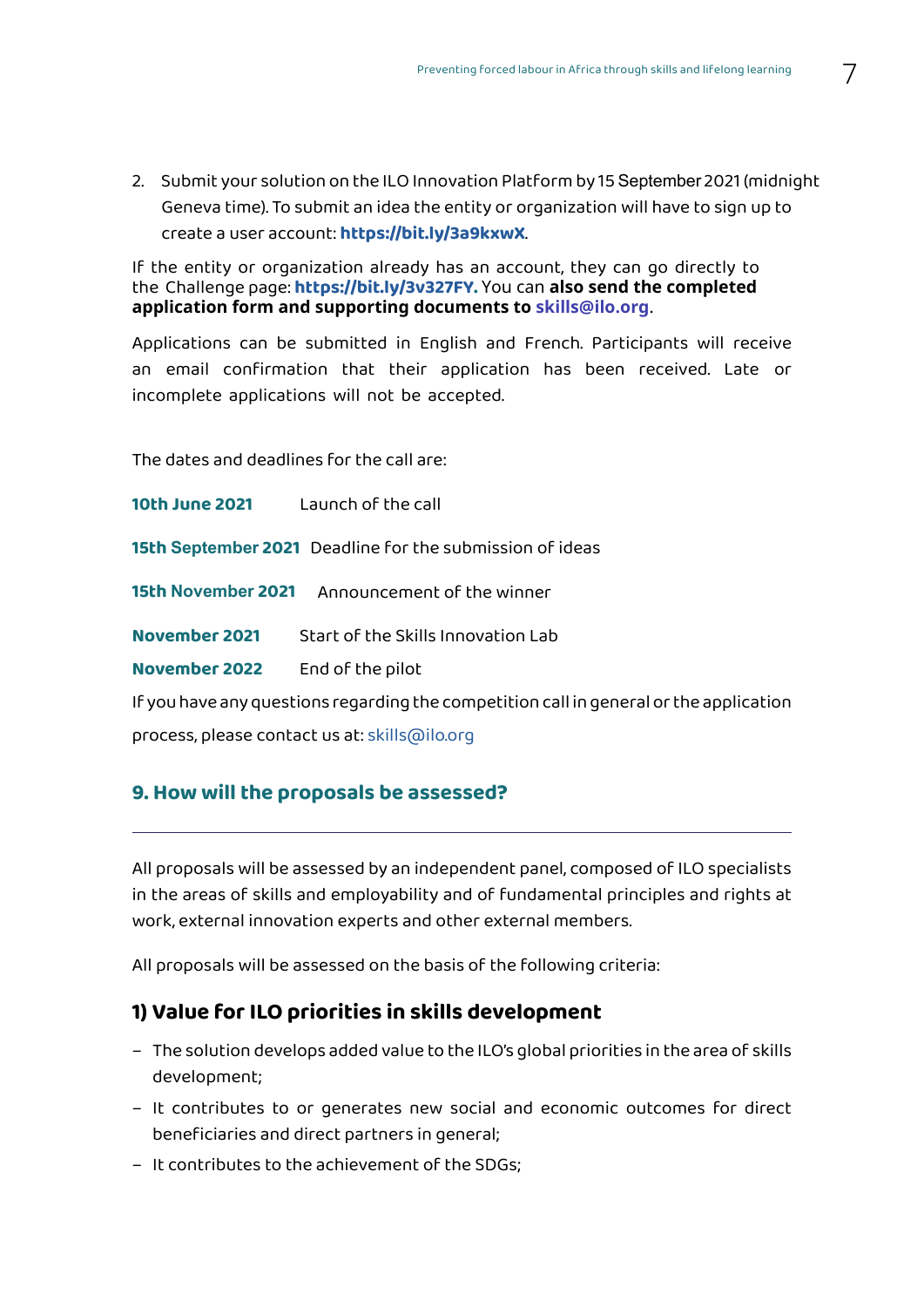## **2) Fit with the ILO's mission and experience**

- The solution demonstrates how it will leverage the ILO's network and expertise on forced labour and skills development issues;
- It engages or includes ILO stakeholders and partners in new and different ways;

## **3) Innovation**

- The proposal focuses on issues of an urgent nature or that have not been explored before;
- It is substantially different and creative (i.e. through new approaches, tools, or methodologies) and/or adds value to existing solutions

## **4) Potential impact**

- The idea or solution is suited to the priorities and needs of the identified beneficiaries;
- It is appealing to potential partners and has the potential to build synergy with other initiatives in the country or in the Africa region;
- It has the potential to produce positive and sustainable change at the individual, structural and community level for populations vulnerable to forced labour;

## **5) Sustainability and scalability**

- There is a strong likelihood for the benefits (and/or activities) of the solution to continue beyond ILO support;
- It has potential for scalability to other territories and/or countries;
- It can generate and provide valuable lessons for the sector;

## **10. What is required in terms of recognition of the ILO?**

The winning entry should acknowledge that the activity is carried out with the support of the ILO through the ILO Skills Innovation Facility in all articles produced and published (e.g. reports, brochures, press releases, videos, software, conferences, seminars, blogs, social media, etc.), using the logo of the ILO Skills Innovation Facility and mentioning the following:

"This... is produced/realized with the support of the International Labour Organization through its Skills Innovation Facility, part of the Skills and Employability Branch (SKILLS)."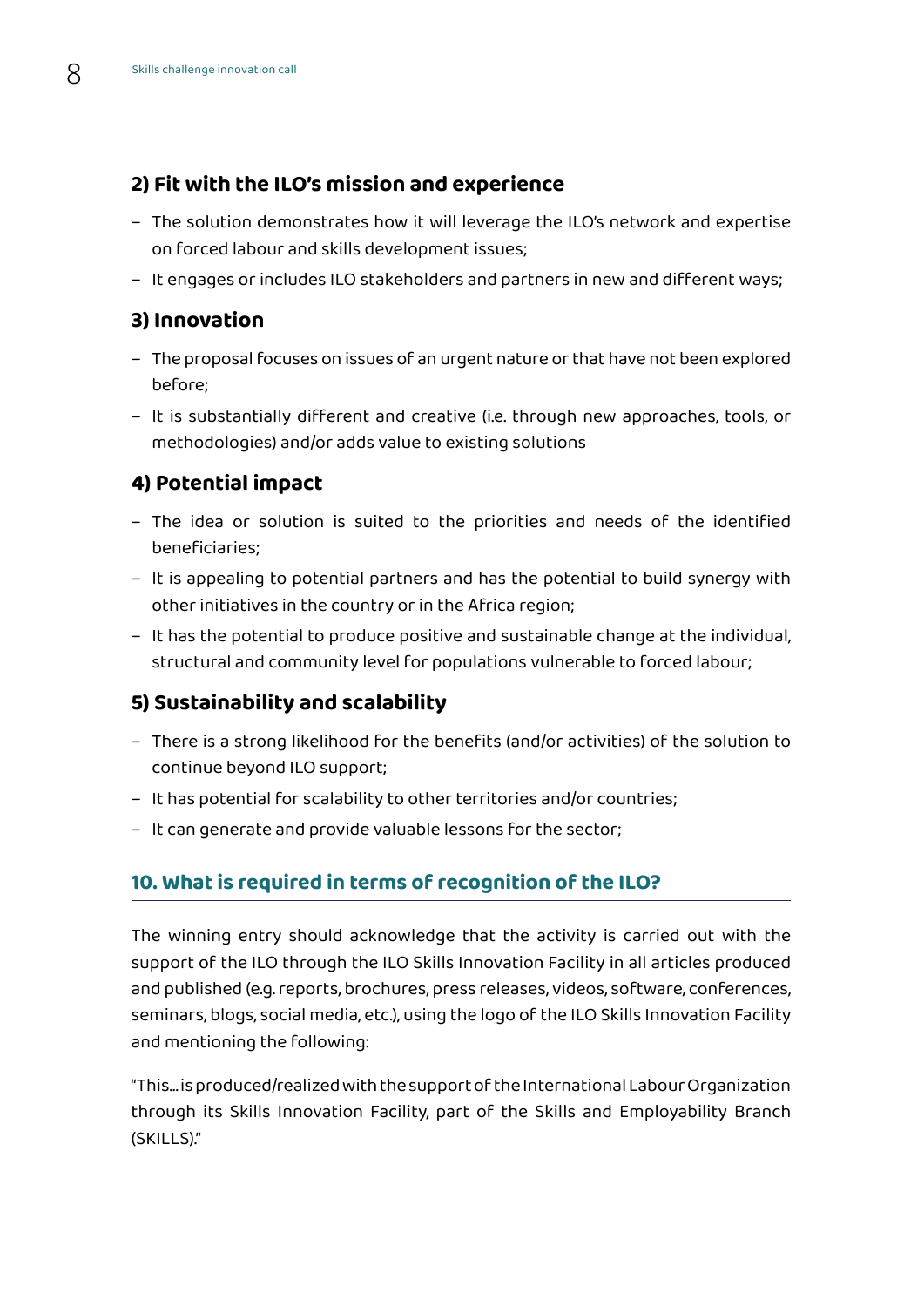However, the applicant may not use in any case, unless previously agreed in writing, the logo of the ILO, nor that of any other partner organization of the ILO Skills Innovation Facility.

#### **11. What is expected from the winning solution?**

One of the central purposes of the ILO is to document and disseminate the lessons learned from the process of developing and implementing the solution. The winner is expected to participate in the analysis and documentation process to capture the lessons learned during the innovation work.

This process includes financial reporting and regular project updates, and the possibility for ILO staff and consultants to collect data, information, stories and testimonies, and to conduct field studies.

The winner is also expected to be an active member of the **[ILO Global Skills](https://www.ilo.org/skills/projects/innovation-facility/innovation-connections/lang--en/index.htm) [Innovators Network](https://www.ilo.org/skills/projects/innovation-facility/innovation-connections/lang--en/index.htm)** and to share their experiences with other innovators as well as those interested in learning about skills development and innovation.